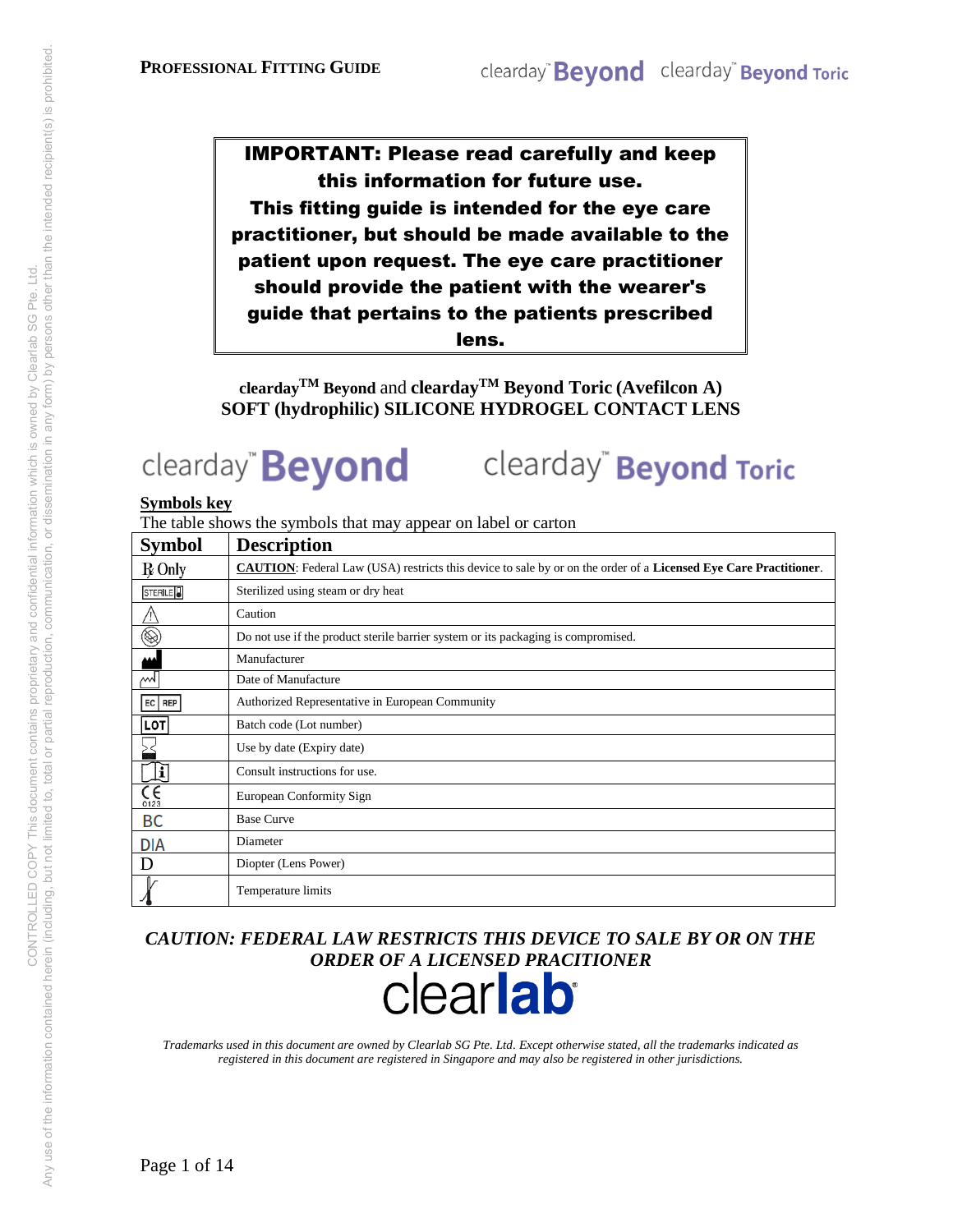# *TABLE OF CONTENT*

Material Characteristics Description of Lens Actions Indications Caution Warnings Precautions Adverse reactions Patient selection Fitting procedure Clinical Assessment Contraindications Follow-up examinations Lens Handling (in-office cleaning, disinfecting, and storage) Cleaning Rinsing Chemical (not-heat) lens care system Lens care directions Storage Recommended wearing schedule Frequent/Planned Replacement Recommended lens care products Emergencies Reporting of adverse reactions How supplied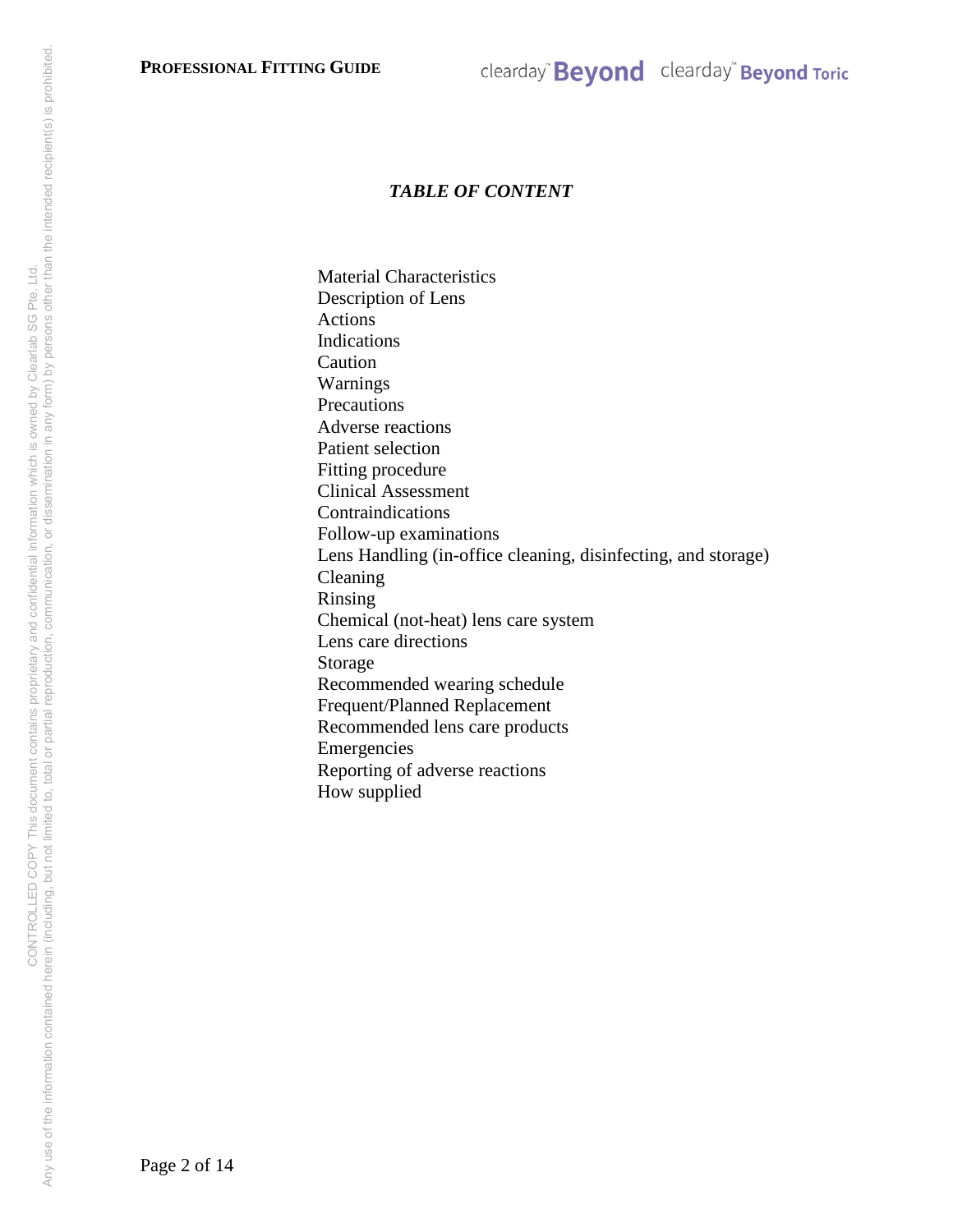## **MATERIAL CHARACTERISTIC**

The **cleardayTM Beyond** and **cleardayTM Beyond Toric (Avefilcon A) Soft (hydrophilic) Silicone Hydrogel Contact Lens** is available as a single vision spherical lens, and as a back surface astigmatic (toric) lens. The hydrophilic nature of this material allows the lens to become soft and pliable when immersed in an aqueous solution.

## **DESCRIPTION OF LENS**

The non-ionic lens material (**Avefilcon A**) is composed of siloxane containing monomer and macromer. It is cross linked with other hydrophilic monomers and dimethacrylate cross linker. The lenses are incorporated with Reactive Blue 19, a US FDA approved dye for contact lens as handling tint. The **cleardayTM Beyond** and **cleardayTM Beyond Toric (Avefilcon A) Soft (hydrophilic) Silicone Hydrogel Contact Lens** consists of 40% **Avefilcon A** and 60% water by weight when immersed in buffered saline solution. This contact lens contains a UV blocking material that blocks UVB and UVA radiation. A - 3.00D lens with center thickness of 0.06mm blocks about 96% of UVB rays and about 55% of UVA rays.

UV radiation blockage provided by **cleardayTM Beyond** and **cleardayTM Beyond Toric (Avefilcon A**) will increase for thicker lenses.

## **WARNING:**

UV-absorbing contact lenses are NOT substitutes for protective UV-absorbing eyewear such sunglasses, because they do not completely cover the eye and surrounding area. Patients should continue to use UV-absorbing eyewear as directed by a licensed eye care professional.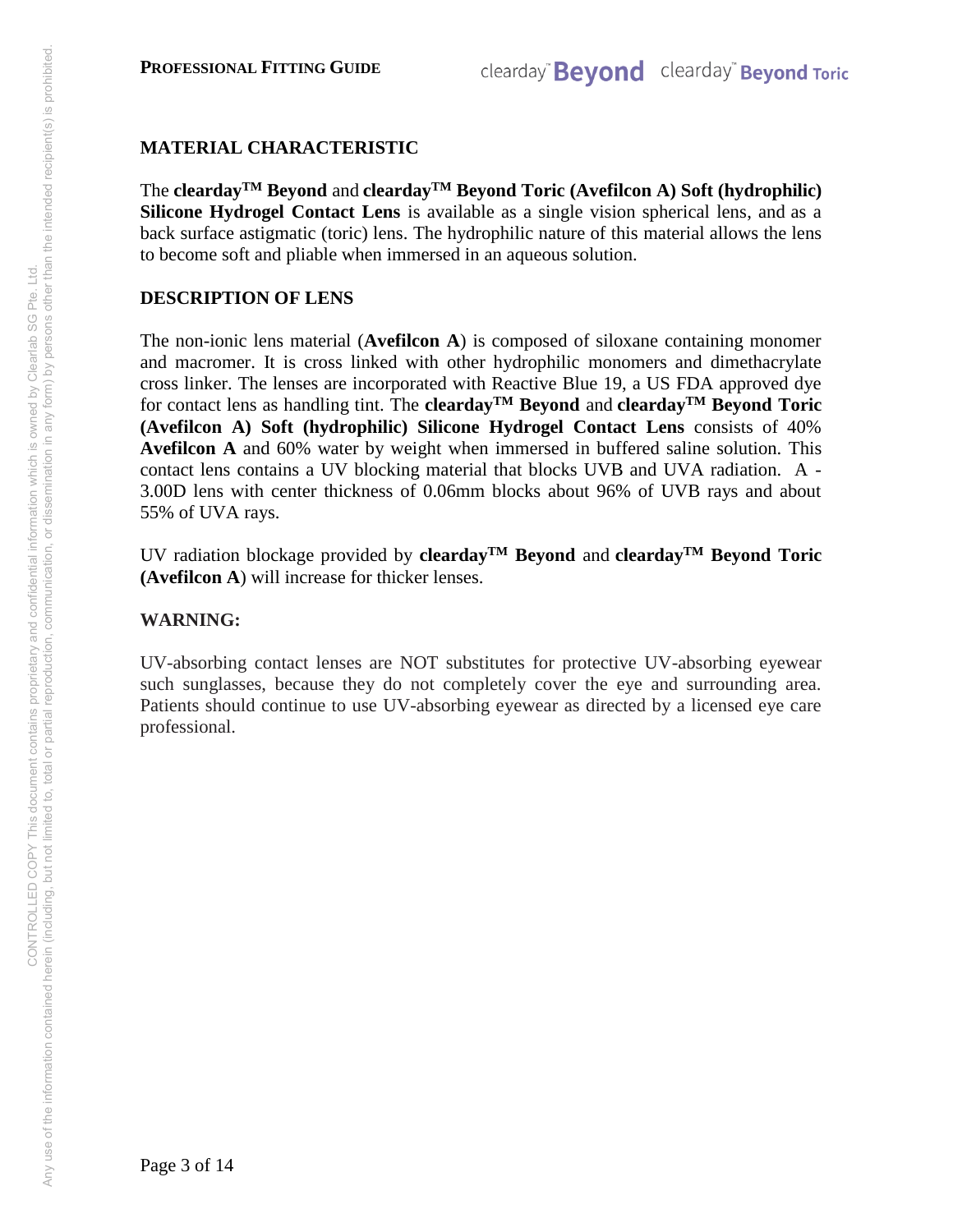

In the hydrated state, the lens conforms to the curvature of the eye covering the cornea and extending slightly beyond the limbus forming a colorless, transparent optical surface. The hydrophilic properties of the lens require that it be maintained in a fully hydrated state in a solution compatible with the eye. If the lens dries out, it will become hard and appear somewhat warped however, it will return to its proper configuration when completely rehydrated in the proper storage solution.

The hydrophilic characteristics allow aqueous solutions to enter the lens when fully hydrated in phosphate buffered saline; the lens is approximately 60% water by weight. The physical properties of the lens are:

| Refractive Index          | 1.397                                                                                     |
|---------------------------|-------------------------------------------------------------------------------------------|
| <b>Light Transmission</b> | 95%                                                                                       |
| Water Content             | 60%                                                                                       |
| Oxygen Permeability       | 88 x10 <sup>-11</sup> [(cm <sup>2</sup> /sec) x (mlO <sub>2</sub> )/(ml x mm Hg)] @ 35 °C |

The lenses are hemispherical flexible shells which cover the cornea and portion of the adjacent sclera with the following dimensions:

| <b>Chord Diameter</b>   | $\therefore$ 12.00 - 15.00 mm |
|-------------------------|-------------------------------|
| <b>Base Curve</b>       | $: 7.80 - 10.00$ mm           |
| <b>Center Thickness</b> | $\therefore$ 0.04 – 0.80 mm   |

Page 4 of 14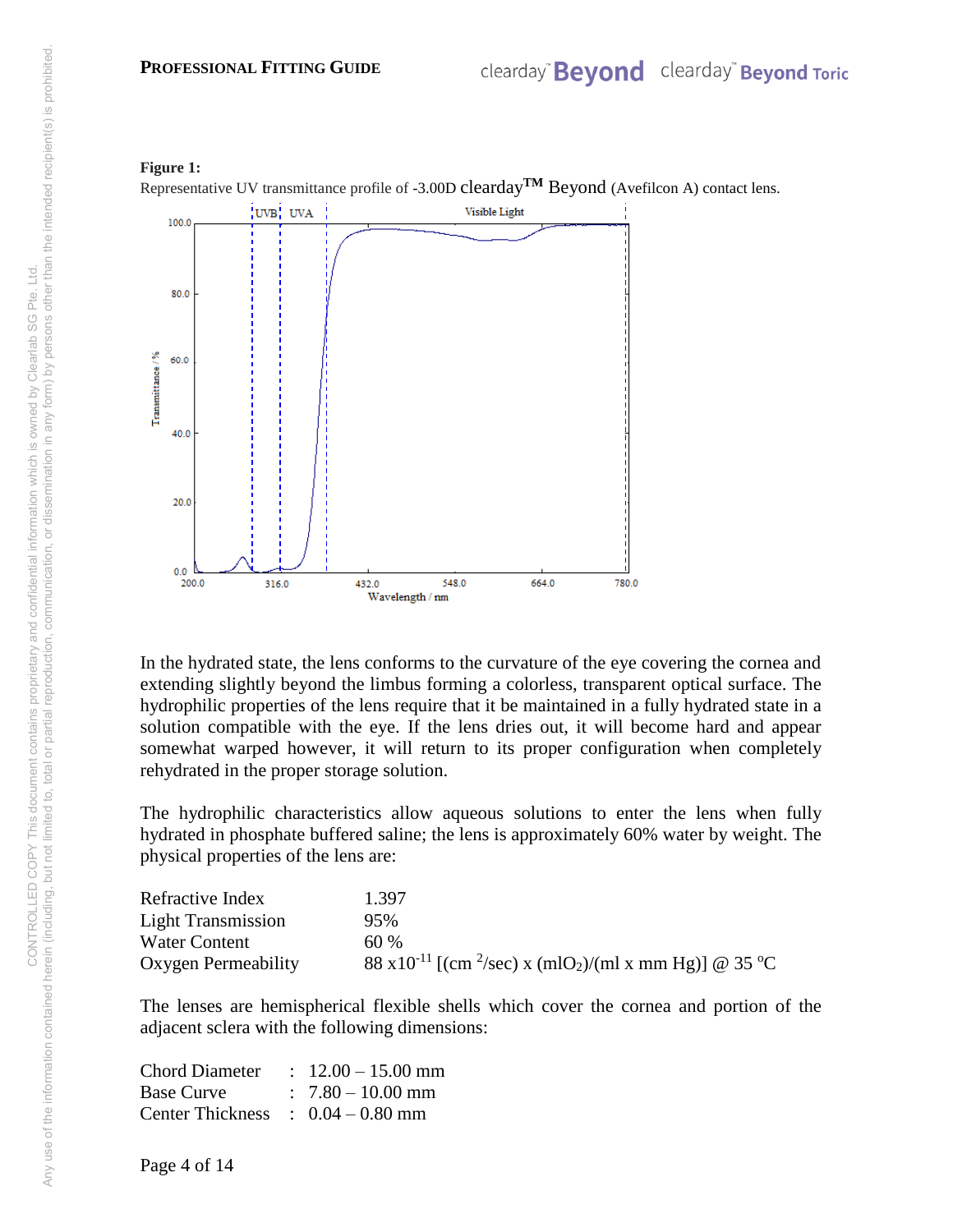| Powers    |  | $\therefore$ 0.0 to -6.00 Diopters(D) in 0.25D increment                      |  |  |
|-----------|--|-------------------------------------------------------------------------------|--|--|
|           |  | $-6.50$ to $-20.00$ Diopters(D) in 0.50D increment                            |  |  |
|           |  | $+0.25$ to $+4.00$ Diopters(D) in 0.25D increment                             |  |  |
|           |  | $+4.50$ to $+20.00$ Diopters(D) in 0.50D increment                            |  |  |
| Cylinders |  | $\therefore$ -0.75D, -1.25D, -1.75D, -2.25D                                   |  |  |
| Axis      |  | $\therefore$ 10 <sup>o</sup> to 180 <sup>o</sup> in 10 <sup>o</sup> increment |  |  |

# **ACTIONS**

In its hydrated state, the **cleardayTM Beyond** and **cleardayTM Beyond Toric (Avefilcon A) Soft (hydrophilic) Silicone Hydrogel Contact Lens** when placed on the cornea, act as a refracting media to focus light rays on the retina. The near portion of the aspheric design places the incoming light rays on the retina when viewing reading material as the reading distance.

# **INDICATIONS:**

The **cleardayTM Beyond** and **cleardayTM Beyond Toric (Avefilcon A) Soft (hydrophilic) Silicone Hydrogel Contact Lens** for daily wear contains a UV Blocker to help protect against transmission of harmful UV radiation to the cornea and into the eye.

The **cleardayTM Beyond (Avefilcon A) Soft (hydrophilic) Silicone Hydrogel Contact Lens** is indicated for the optical correction (except for plano lenses) of ametropia (myopia or hyperopia) in aphakic and non-aphakic persons with non-diseased eyes within the limits of the product specification. The lens may be worn by persons who exhibit refractive astigmatism of 0.75 diopters or less where the astigmatism does not interfere with visual acuity.

The **cleardayTM Beyond Toric (Avefilcon A) Soft (hydrophilic) Silicone Hydrogel Contact Lens** is indicated for the optical correction (except for plano lenses) of ametropia (myopia or hyperopia) in aphakic and non-aphakic persons with non-diseased eyes within the limits of the product specification. The lens may be worn by persons who exhibit refractive astigmatism of 7.00D diopters or less.

The lens may be cleaned and disinfected using a chemical (not heat) lens care system.

Eye care practitioners may prescribe the lenses for frequent/ planned replacement wear, with cleaning, disinfection and scheduled replacement. When prescribed for frequent/ planned replacement wear, the lens is to be cleaned, rinsed and disinfected, each time it is removed from patient's eye, with chemical (not heat) lens care system.

# **CAUTION:**

Due to the small number of patients enrolled in clinical investigation of lens, all refractive powers, design configurations, or lens parameters available in the lens material were not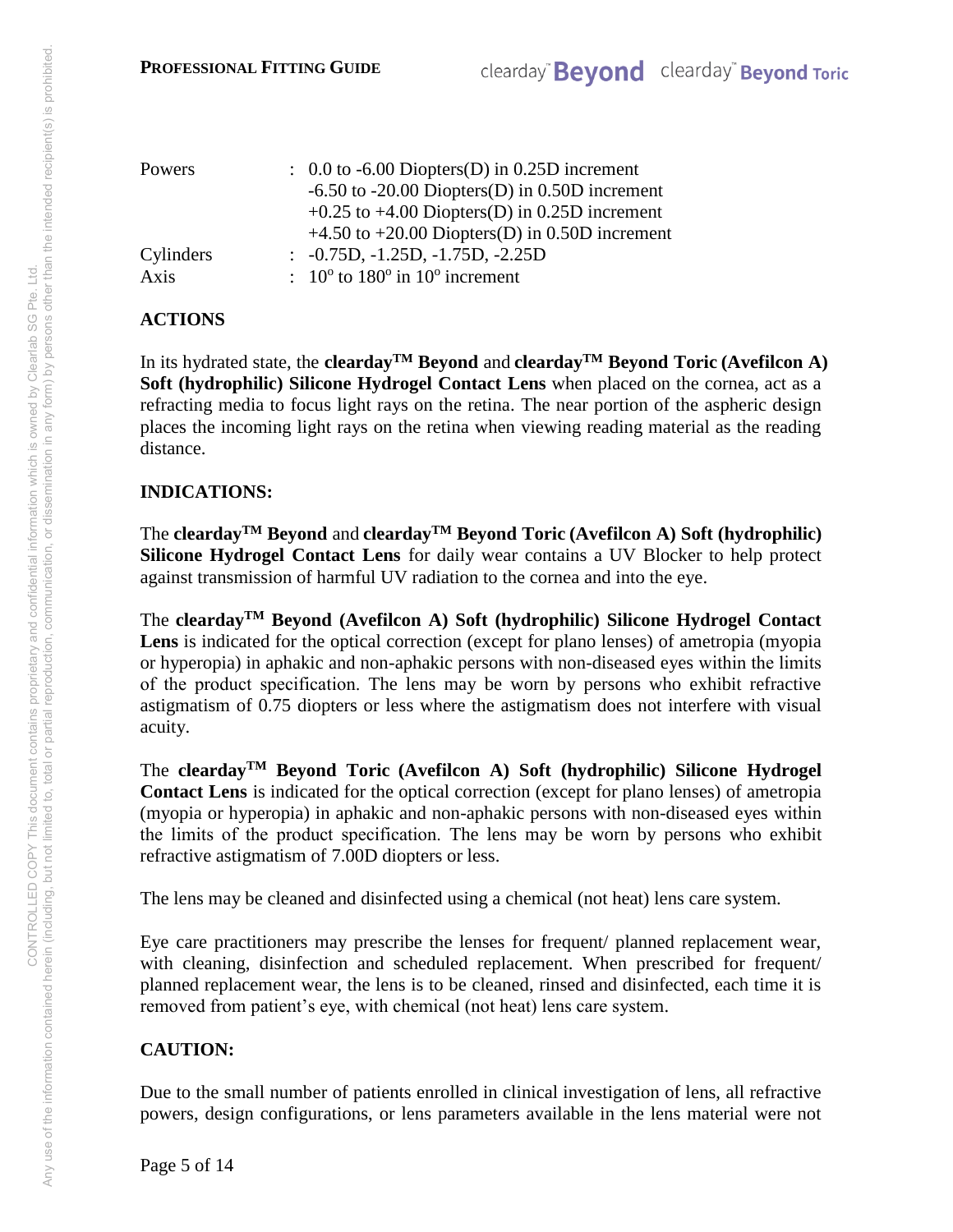evaluated in significant numbers. Consequently, when selecting an appropriate lens design and parameters, the eye care practitioner should consider all characteristics of the lens that can affect lens performance and ocular health, including oxygen permeability, wettability, central and peripheral thickness, and optic zone diameter.

The potential impact of these factors on the patient's ocular health must be carefully weighed against the patient's need for refractive correction. Therefore, the continuing ocular health of the patient and lens performance on the eye should be carefully monitored by the prescribing eye care practitioner.

## **WARNINGS:**

Please reference Warnings in the Package Insert included at the end of this Fitting Guide.

## **PRECAUTIONS:**

Please reference Precautions in the Package Insert included at the end of this Fitting Guide.

## **ADVERSE REACTIONS:**

Please reference Adverse Reactions in the Package Insert included at the end of this Fitting Guide.

# **PATIENT SELECTION:**

- The **cleardayTM Beyond** and **cleardayTM Beyond Toric (Avefilcon A) Soft (hydrophilic) Silicone Hydrogel Contact Lens** are indicated for the correction of myopia and hyperopia in aphakic or non-aphakic patients with non-diseased eyes who exhibit no more than 2.00 diopters of astigmatism and can obtain satisfactory visual acuity, in a power range of +20.00 to -20.00 diopters.
- Persons who require only visual correction and who would not or could not adhere to a recommended care regimen of the **cleardayTM Beyond** and **cleardayTM Beyond Toric (Avefilcon A) Soft (hydrophilic) Silicone Hydrogel Contact Lens**  or are unable to place and remove the lenses should not be provide with them. Failure to follow handling and wearing instructions could lead to serious eye infections, which might result in corneal ulcers.
- Patient communication is vital because it relates not only to patient selection, but also to ensuring patient compliance. It is also necessary to discuss the information contained in the Patient Instruction/ Wearer's Guide with the patients at the time of the initial examination.
- Patients selected to wear the **cleardayTM Beyond** and **cleardayTM Beyond Toric (Avefilcon A) Soft (hydrophilic) Silicone Hydrogel Contact Lens** should be chosen for their motivation to wear contact lenses, general health and cooperation. The eye care practitioner must take care in selecting, examining and instructing patients. Patient hygiene and willingness to follow practitioner instructions are essential to their success.

Page 6 of 14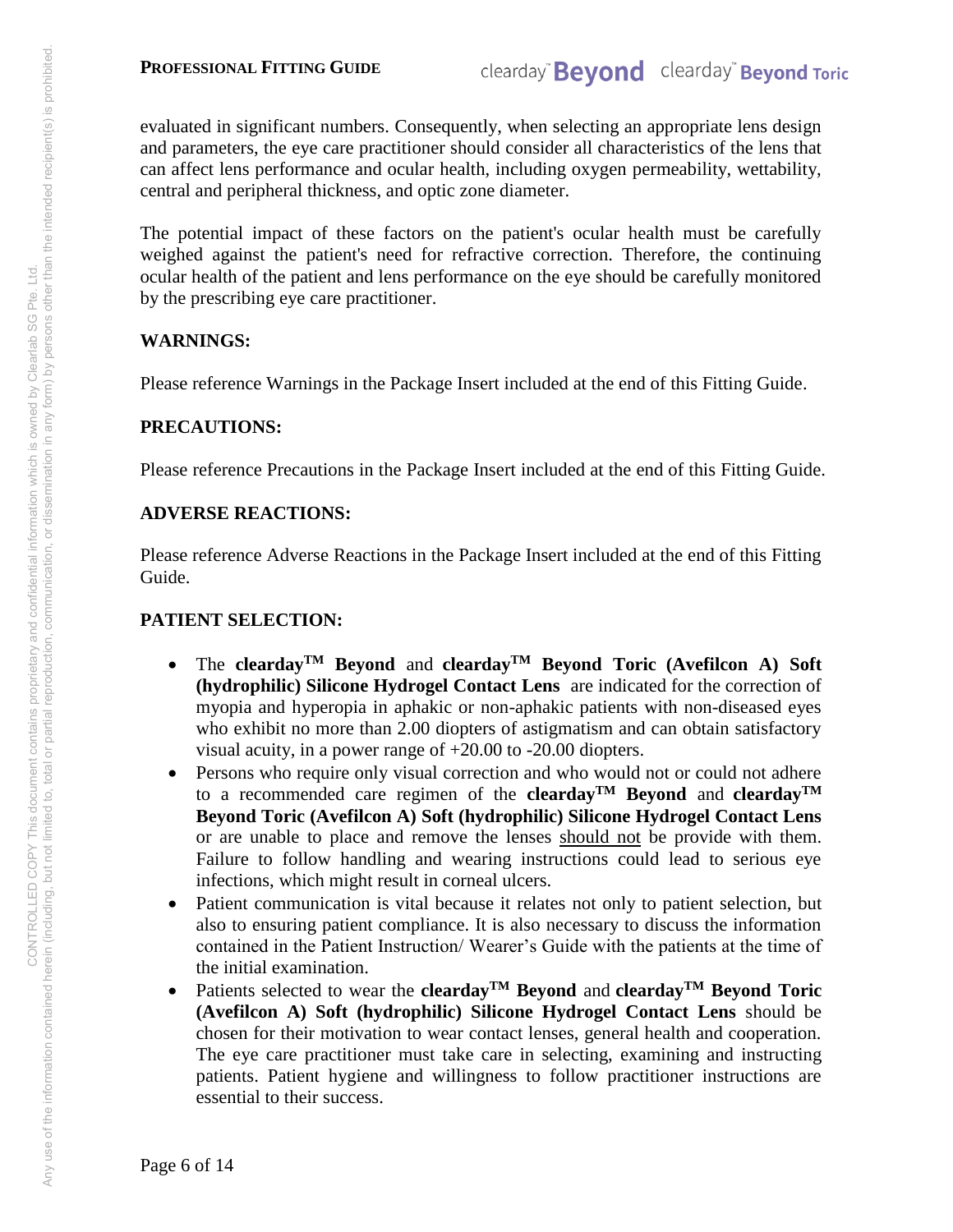#### **PROFESSIONAL FITTING GUIDE**

- A detailed history is crucial to determining patient needs and expectations. Your patient should be questioned regarding vocation, desired lens wearing time (full or part-time) and desired lens usage (reading, recreation or hobbies)
- Initial evaluation of the trial lens should be preceded by a complete eye examination, including acuity with and without correction at both distance and near, keratometry and slit lamp examination.
- All necessary steps in lens care and all precautions and warnings should be discussed and understood by the patient.

# *Fitting procedure for the*

**clearday**<sup>TM</sup> Beyond and **clearday**<sup>TM</sup> Beyond Toric (Avefilcon A) Soft (hydrophilic) **Silicone Hydrogel Contact Lens** 

# **1) Pre-fitting Examination**

A pre-fitting patient history and examination are necessary to:

Determine whether a patient is a suitable candidate for daily wear contact lenses (refer to contradictions)

Collect and record baseline clinical information to which post-fitting examination results can be compared.

Make ocular measurements for initial contact lens parameter selection

# **2) Parameter Selection**

- 1. Perform a preliminary evaluation to determine distance refraction as well as to rule out contraindications to contact lens wear as described in the Package Insert.
- 2. Lens Power is determined from the patient's spherical equivalent prescription corrected to the corneal plane.
- 3. Place the lens onto the eye. Allow the lens to remain on the eye long enough to achieve state of equilibrium. Small variation in the tonicity, pH or the lens solutions and individual tear composition may cause light changes in fitting characteristics.
- 4. If the initial lens selection covers the patient's cornea fully, provides discernible movement (0.10mm to 0.30mm) after blink, is comfortable for the patient and provides satisfactory visual performance, it is well fitted lens and can be dispensed.
- 5. Full coverage of the cornea is defined as the lens edge extending beyond the limbal area in all directions. Initial lens evaluation must be done after at least 10 minutes of lens wear to allow the lens to stabilize and any tearing to subside.
- 6. Following a blink, the lens should move vertically on the patient's eye about 0.10mm to 0.30mm. Using a slit lamp, this movement can be estimated by comparing it with the one millimeter lens peripheral bevel width.
- 7. When the lenses are dispensed for vision correction, the wearer must be supplied with an appropriate wearing regimen and must fully understand all lens handling and emergency lens care instructions to prevent lens damage as described in the Package Insert and Patient Instruction/ Wearer's Guide.

Page 7 of 14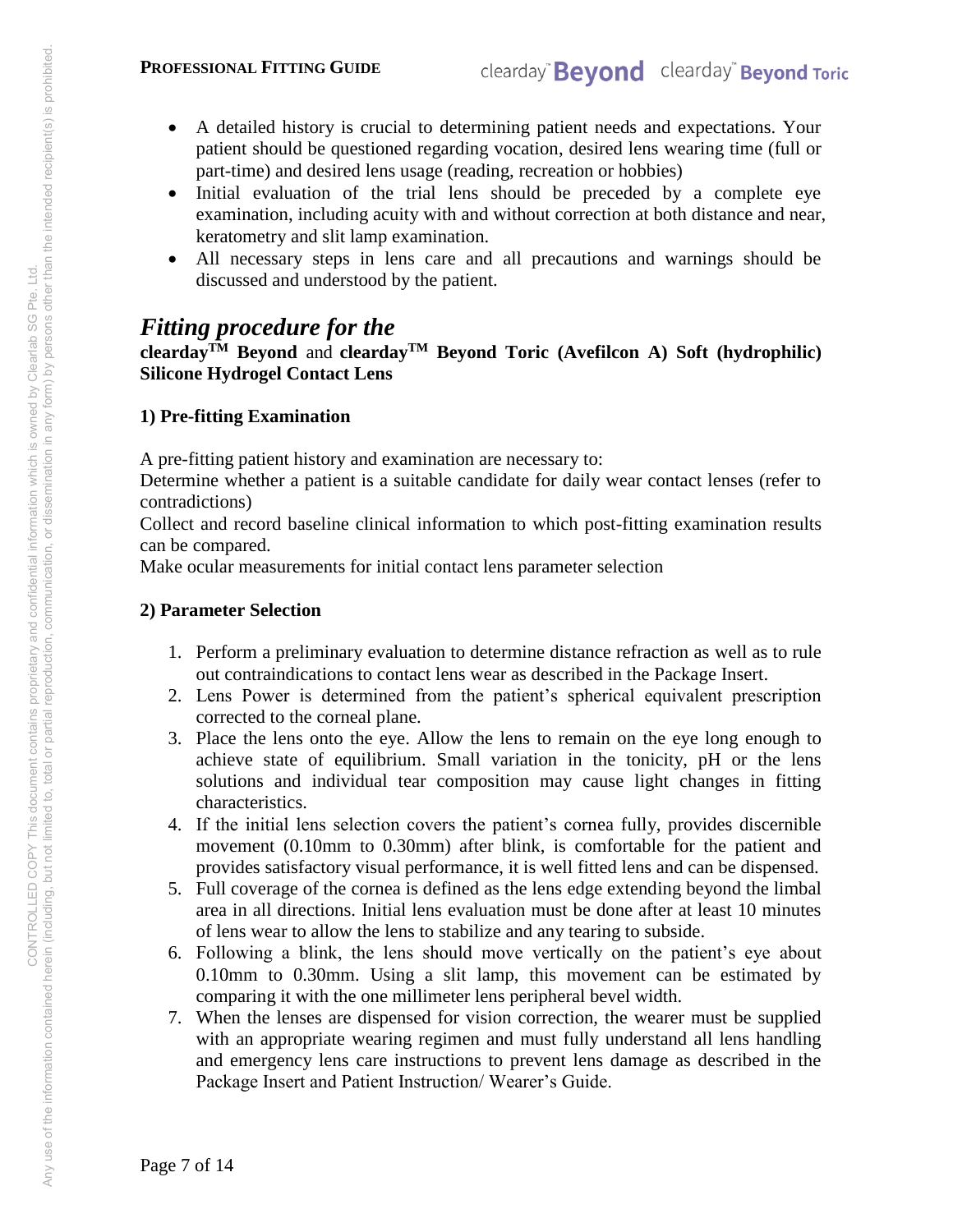The preferred fitting method is the selection of a stepper base curve as the first choice and evaluates the criteria of a well fitted lens, using trial lenses. Please refer to **Criteria for a Well-fitted lens** for **CLINICAL ASSESSMENT**.

The alternative method is to determine the K readings and apply the following

| Average K Reading        | Suggested Lens Design                |
|--------------------------|--------------------------------------|
| 39.50 - 41.50 and higher | 8.6 mm base curve / 14.2 mm Diameter |

Lens power can be calculated from spectacle Rx

## **Sphere Lenses:**

First convert the spectacle Rx in minus cylinder form (if applicable), compensate the power of both major meridians for a vertex distance of 0mm and then add half the cylinder power to the sphere

#### **Example:**

| Rx at 12mm vertex distance                                            | $-5.00 - 1.00 \times 180$                                   |  |  |  |
|-----------------------------------------------------------------------|-------------------------------------------------------------|--|--|--|
| Power on horizontal meridians                                         | $-5.00 \& 12 \text{ mm}$ vertex compensate to $-4.75 \& 0$  |  |  |  |
|                                                                       | vertex                                                      |  |  |  |
| Power on vertical meridians                                           | $-6.00 \& 12 \text{ min}$ vertex compensate to $-5.50 \& 0$ |  |  |  |
|                                                                       | vertex                                                      |  |  |  |
| Rx at 0mm vertex distance                                             | $-4.75, -0.75 \times 180$                                   |  |  |  |
| Add half the cylinder to the sphere and round to the higher 0.25 step |                                                             |  |  |  |
| $(-4.75) + (-0.75/2) = -5.25$ final power of the lens                 |                                                             |  |  |  |
|                                                                       |                                                             |  |  |  |

# **CLINICAL ASSESSMENT:**

Allow the lenses to settle on the eyes for approximately 5 to 10 minutes. This allows time for the patient to adapt to the lenses and time for the lens to equilibrate.

Evaluate the fit and movement of the lenses on the eye. The **Push-up Test**, as described below, is an important part of the lens evaluation. The following guidelines will be helpful in fit evaluation:

# **1. Criteria of a Well-Fitted Lens**

The criteria of a well fitted lens is one which centers easily after a blink, bridges the limbus and extends onto the sclera about 1.25mm, lags downward about 1.0 to 1.5 mm on upward gaze and does not move excessively as a result of blinking or exaggerated eye movements

A well-fitted lens should be able to achieve satisfactory Push-up Test. When the trial lens has settled on the eye  $(5 - 10 \text{ minutes})$ , manipulate the lens using lid pressure and observe for indications of excessive tightness. The lens should move freely and easily with slightest pressure and return to the centered position when released.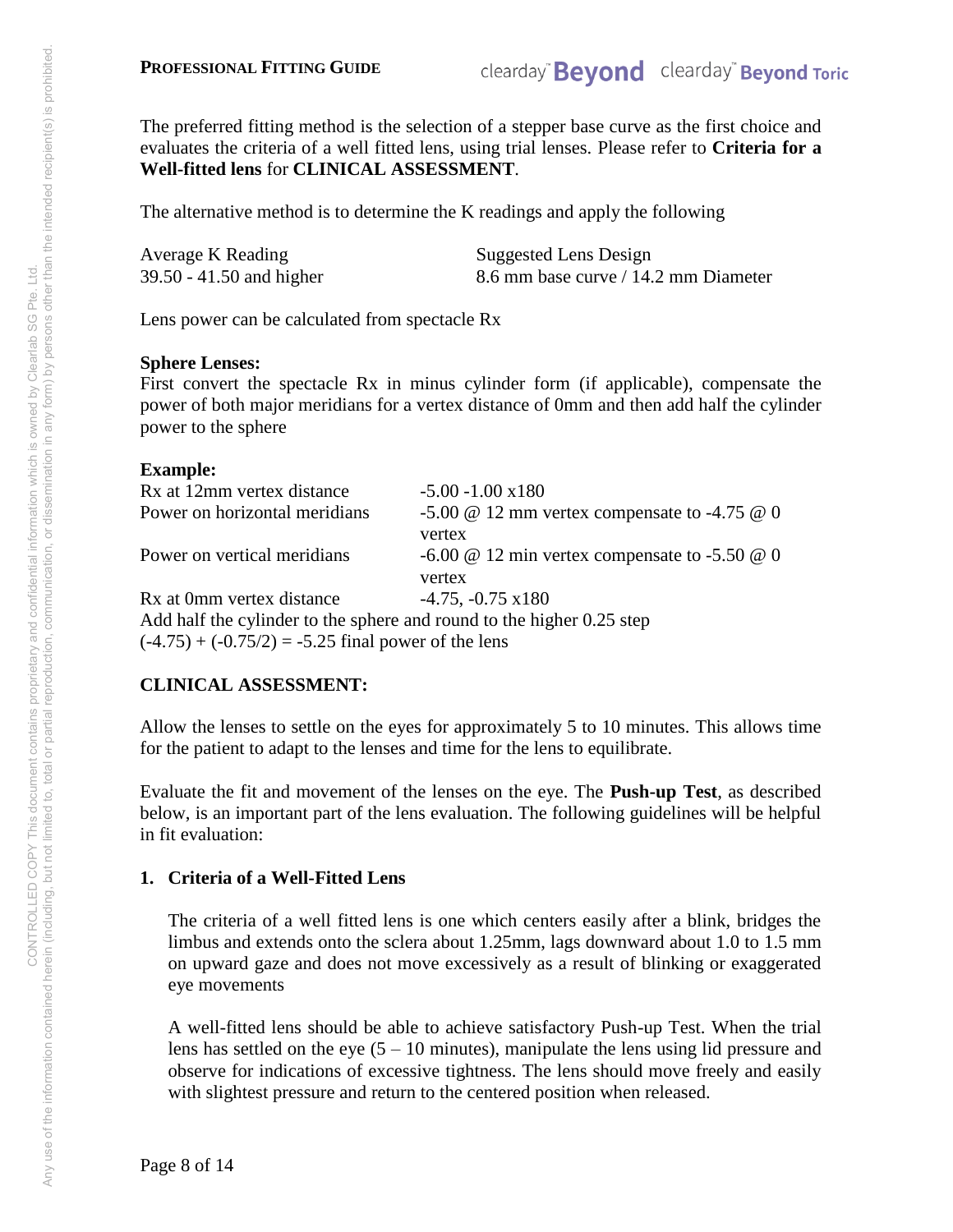Movement of the lens on the eye is very important in assessing the fit and performance of the lens. In primary gaze, slight vertical post-blinking lens movement should occur. On upward gaze, the lens should sag approximately 1 - 1.5 min.

# **2. Characteristics of a Tight (Steep) Lens**

A tight or steep lens should not be dispensed. If a lens fit is judged to be too steep a flatter lens (larger base curve), if available, should be evaluated. Patients with tight (steep) lens fit may experience discomfort and some fluctuation in visions between blinks.

There would be insufficient or no lens movement during a blink in primary or upward gaze. A tight (steep) lens does not move easily on the cornea with slight pressure. In other words, a tight (steep) fitting lens will resist movement. If successfully nudged upward, the lens may remain de-centered or return slowly to its original position.

# **3. Characteristics of a Loose (Flat) Lens**

If a lens fit is judged to be too flat, a steeper lens (smaller base curve), if available, should be evaluated. Patients with loose (flat) lens would experience discomfort, and blurring of vision after each blink.

There would be excessive lens movement during the blink in primary or upward gaze. A loose (flat) fitting lens will move very easily, well beyond the limbus and possibly encroaching upon or going beyond the pupil. It will then return very quickly to its original position and often, return lower than its original position. A loose (flat) lens sags more than 2.0 mm on upward gaze.

# **CONTRAINDICATION (REASONS NOT TO USE)**

DO NOT USE the **cleardayTM Beyond** and **cleardayTM Beyond Toric (Avefilcon A) Soft (hydrophilic) Silicone Hydrogel Contact Lens** when any of the following conditions exist:

- Acute and subacute inflammation or infection of the anterior chamber of the eye.
- Any eye disease, injury, or abnormality that affects the cornea, conjunctiva, or eyelids.
- Severe insufficiency of lacrimal secretion (dry eyes).
- Corneal hypoesthesia (reduced corneal sensitivity), if not-aphakic.
- Any systemic disease that may affect the eye or be exaggerated by wearing contact lens.
- Allergic reactions of ocular surfaces or adnexa that may be induced or exaggerated by wearing contact lens or use of contact lens solutions.
- Allergy to any ingredient, such as mercury or thimerosal, in a solution which is to be used to care for the **cleardayTM Beyond** and **cleardayTM Beyond Toric (Avefilcon A) Soft (hydrophilic) Silicone Hydrogel Contact Lens**.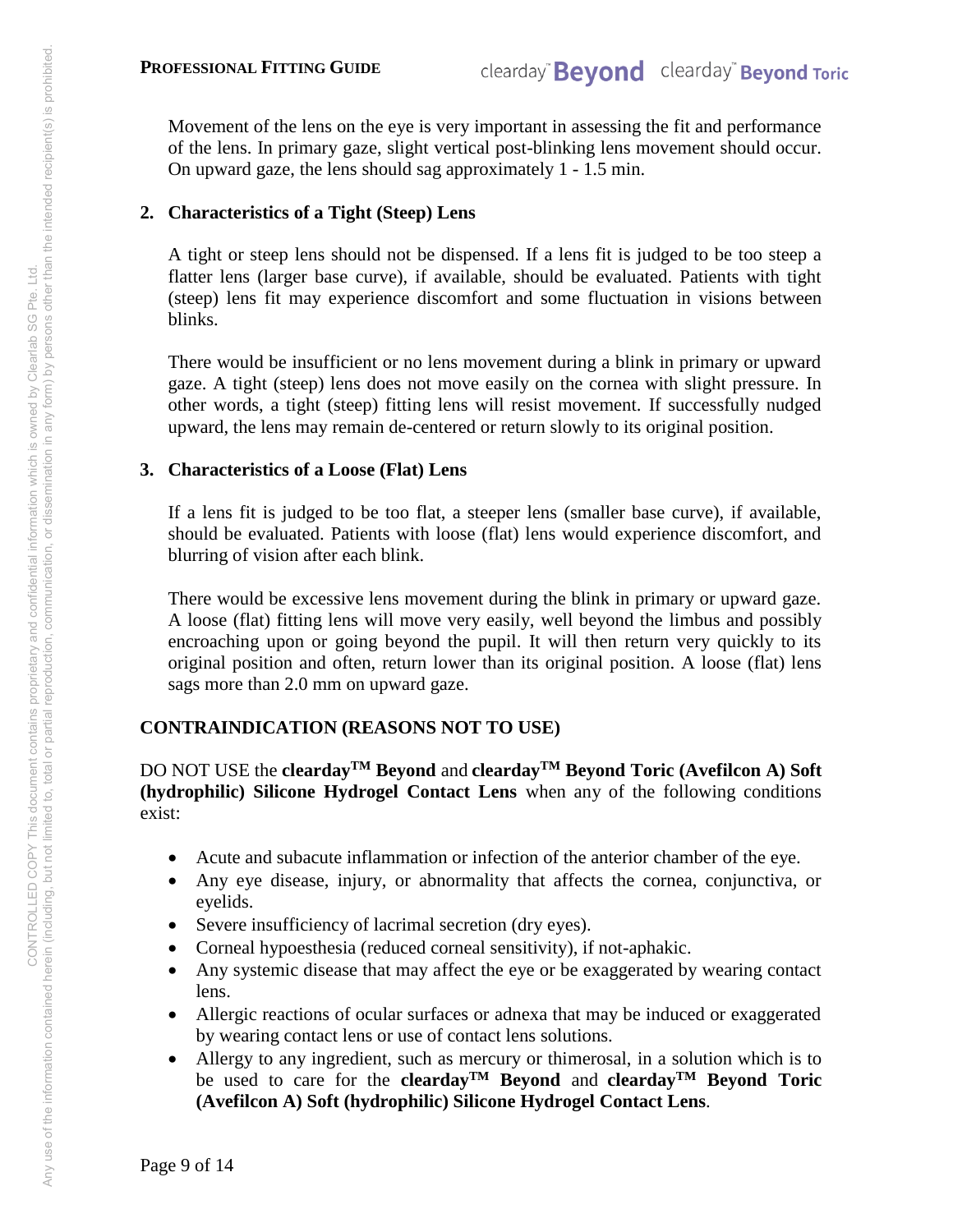#### **PROFESSIONAL FITTING GUIDE**

- Any active corneal infection (bacterial, fungi, or viral)
- If eyes become red or irritated.
- Patients unable to follow lens care regimen or unable to obtain assistance to do so.
- Patient history of recurring eye or eyelid infections, adverse effects associated with contact lens wear, intolerance or abnormal ocular response to contact lens wear.

# **FOLLOW-UP CARE:**

- 1. Follow-up examinations are recommended by the eye care practitioner, they are necessary to ensure continued successful contact lens wear.
- 2. Prior to a follow up examination, the contact lens should be worn for at least one continuous hour and the patient should be asked to identify any problems which might be occurring related to contact lens wear.
- 3. With lenses in place on the eyes, evaluate the fitting performance to assure the criteria of a well-fitted lens continue to be satisfied. Examine the lenses closely for surface deposition and / or damage.
- 4. After the lens removal, conduct a thorough bio-microscopy examination.
	- a. The presence of vertical corneal striate in the posterior central cornea and/ or cornea neovascularization is indicative of excessive corneal edema.
	- b. The presence of corneal staining and / or limbal-conjunctival hypereremia can be indicative of an unclean lens, a reaction to solution preservatives, excessive lens wear and/ or a poorly fitting lens.
	- c. Papillary conjunctiva1 changes may be indicative of an unclean and/ or damaged lens.

If any of the above observations are considered as abnormal, various professional judgments are necessary to alleviate the problem and restore the eye to its optimal conditions. If any the **Criteria of a Well-Fitted Lens** is not satisfied during any follow-up examinations, the patient should be refitted with a more appropriate lens.

# **FOLLOW** - **UP EXAMINATIONS:**

- Within one week of lens dispensing
- After three weeks of lens wear
- After seven weeks of lens wear
- After each six month period of lens wear

At the follow up examinations, the patient should report good subjective quality of vision. Adaptation to the vision with **clearday**<sup>TM</sup> Beyond and **clearday**<sup>TM</sup> Beyond Toric **(Avefilcon A) Soft (hydrophilic) Silicone Hydrogel Contact Lens** should occur almost immediately and should definitely be reported within the first (1 week) follow-up visit. At these follow-up visits the practitioner should:

- 1. Check distance and near acuity with lens in place
- 2. Over-refract to verify lens prescription
- 3. Observe position of lens on the cornea. The lens should be centered and move on upward gaze and with blink.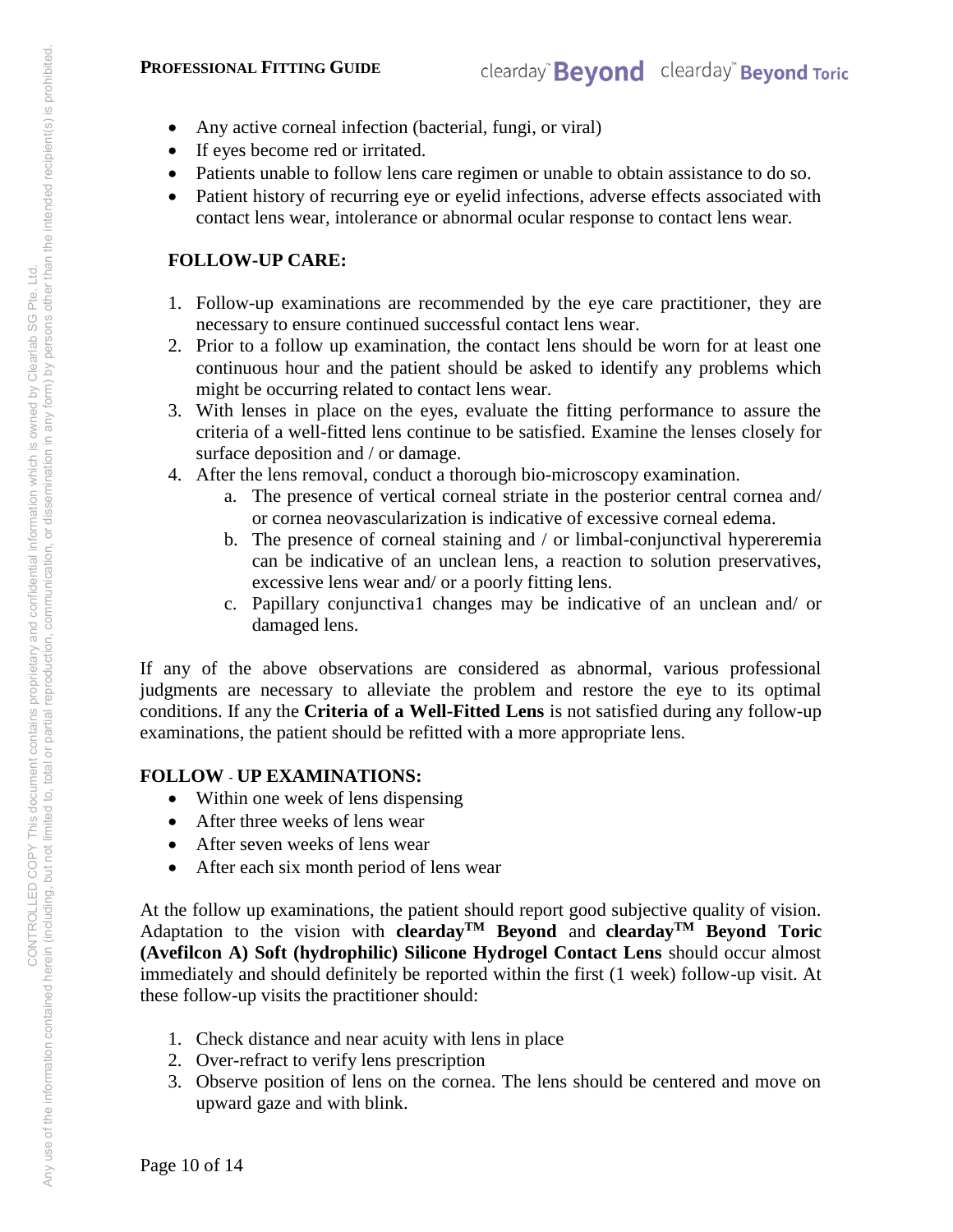- 4. Evert the lids to examine the tarsal conjunctiva and check for incidence of giant papillary conjunctivitis.
- 5. Remove the lens. Check corneal curvature. There should be no substantial changes in either meridian
- 6. Perform a slit-lamp examination with and without Fluorescein. Check for corneal edema, corneal abrasion, vascularization, corneal infiltrates and perilimbal injection. Reinsert the lens only after all residual Fluorescein has dissipated from the eye.
- 7. Clean the lens with a prophylactic surfactant cleaner and examine for deposits, foreign bodies or physical imperfections of the lens surface.

## **LENS HANDLING (in-office cleaning, disinfecting and storage):**

Trial lenses should be cleaned, rinsed and disinfected after each use following recommended care instructions with any of the chemical or hydrogen peroxide lens care system approved for use with soft contact lenses. Storage of trial lenses which have been reconditioned should be subjected to re-disinfection procedures on a periodic basis; at least weekly.

Wash and rinse hands thoroughly, making certain that all soap residues have been rinsed away before drying with a lint free towel. It is suggested to wet the lens while in the eye using wetting drops before removal. Always start with the right eye first in order to avoid mixing the lenses. Avoid touching the inside (concave) surface of the lens during handling. It is possible, though not likely, that the lens might be inside out; therefore, check the lens by placing it on the index finger and examine its profile. If the edges of the lens tend to point outward, the lens is inside out. After removing the lens from its container assure that it is clean, clear and wet.

Each **cleardayTM Beyond** and **cleardayTM Beyond Toric (Avefilcon A) Soft (hydrophilic) Silicone Hydrogel Contact Lens** is received in the eye care practitioner's office in a sterile blister pack with sterile phosphate buffered saline solution and labeled to the parameters of the lens contained. To assure sterility the blister pack should not be opened until ready for use.

To open the blister pack pull back the lid where indicated. Upon removing the cover the lens may be removed and is ready for use.

**clearday**<sup>TM</sup> **Beyond** and **clearday**<sup>TM</sup> **Beyond Toric (Avefilcon A) Soft (hydrophilic) Silicone Hydrogel Contact Lenses** are not reused in diagnostic procedures.

# **CLEANING:**

A surfactant cleaner may be used with the **cleardayTM Beyond** and **cleardayTM Beyond Toric (Avefilcon A) Soft (hydrophilic) Silicone Hydrogel Contact Lens** to ensure a clean lens surface. A single procedure is as follows.

Apply 3 to 4 drops to the lens and then rub the surface of the lens against the palm of one hand with the index finger of the other hand or between thumb and forefinger for 20 seconds.

Page 11 of 14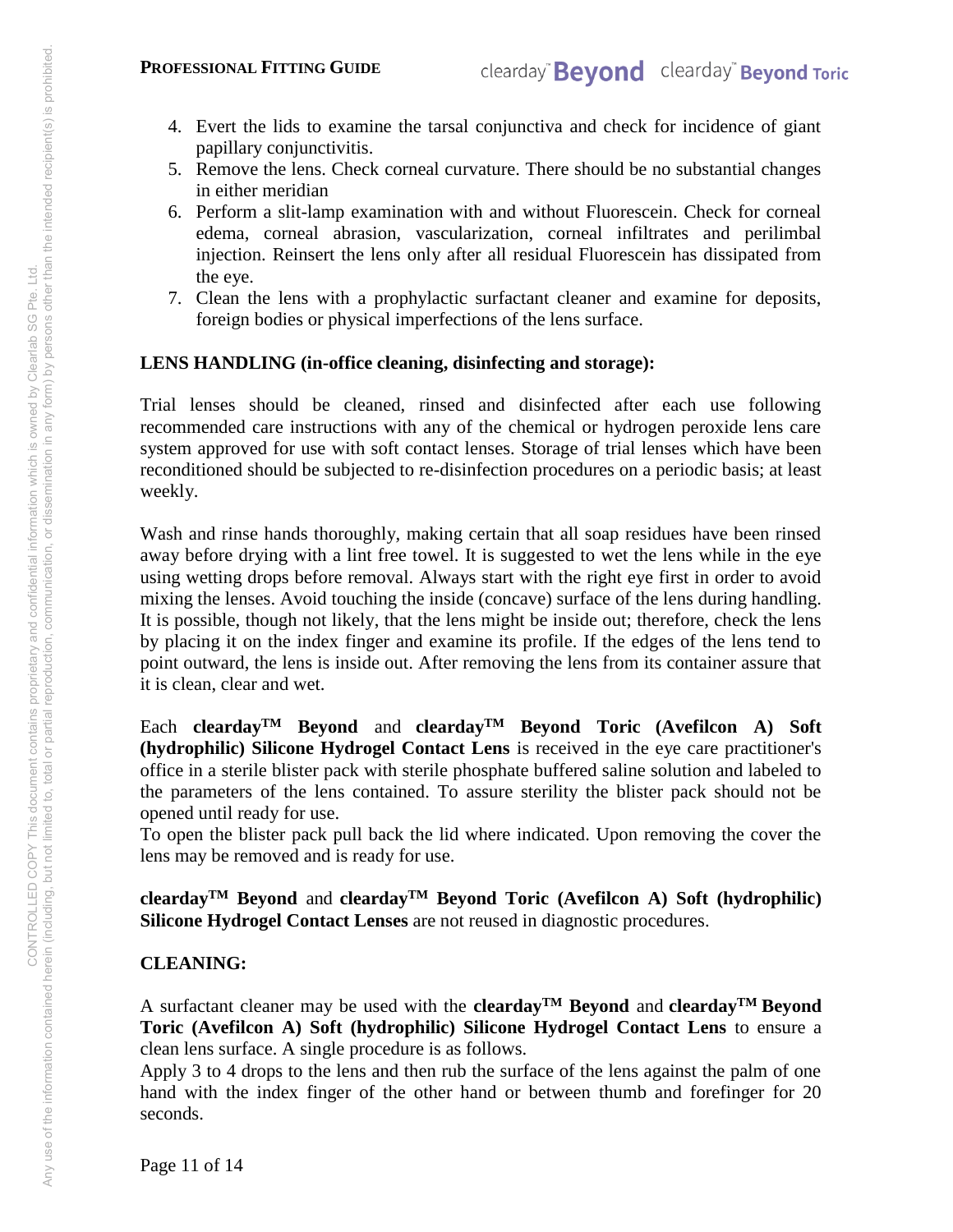# **RINSING:**

After cleaning, thoroughly rinse both surfaces of the lens with a steady stream of fresh, sterile rinsing solution.

# **CHEMICAL (NOT HEAT) LENS CARE SYSTEMS:**

A sterile rinsing, storing and disinfecting multipurpose solution should be used to rinse and chemically disinfect the **cleardayTM Beyond** and **cleardayTM Beyond Toric (Avefilcon A) Soft (hydrophilic) Silicone Hydrogel Contact Lens**. After cleaning the lenses, rinse with liberal amounts of fresh multipurpose solution to remove loosened debris and traces of cleaner. The lens should then be placed in the plastic container supplied in the multipurpose solution kit and filled with enough fresh disinfecting solution to completely submerge the lens. To ensure disinfecting, the lens must remain in the disinfecting solution for the recommended period of time as written on the multipurpose solution bottle. Follow the instruction and timings recommended by the solution manufacturer. Before reinsertion, the lens should be rinsed with fresh sterile rinsing solution.

# **Lens disinfection with Hydrogen Peroxide lens care systems:**

- Neutralized the lens before wearing, when hydrogen peroxide lens care systems is used and carefully follow instructions on solution labeling.
- Use ONLY the lens case provided with the hydrogen peroxide care system as this case may contain neutralizer. Failure to use the specialized case will cause stinging, burning, and damage to the eye. Always follow the recommendations on hydrogen peroxide lens care system labeling**.**

# **LENS CARE DIRECTIONS:**

Please reference LENS CARE DIRECTIONS in the Package Insert.

# **STORAGE:**

The **cleardayTM Beyond** and **cleardayTM Beyond Toric (Avefilcon A) Soft (hydrophilic) Silicone Hydrogel Contact Lens** must be stored in the recommended solutions. If exposed to air, the lens will dehydrate. If a lens dehydrates, it should be discarded and replaced with a fresh-sterile lens.

# **RECOMMENDED WEARING SCHEDULE:**

Close professional supervision is recommended to ensure safe and successful contact lens wear. If any discomfort, decreased vision, ocular injection or corneal edema, is felt or experienced, the lens should be removed and the patient scheduled with their eye care professional for examination immediately. The problem may be relieved by establishing a different wearing schedule or possibly by refitting the lens.

Page 12 of 14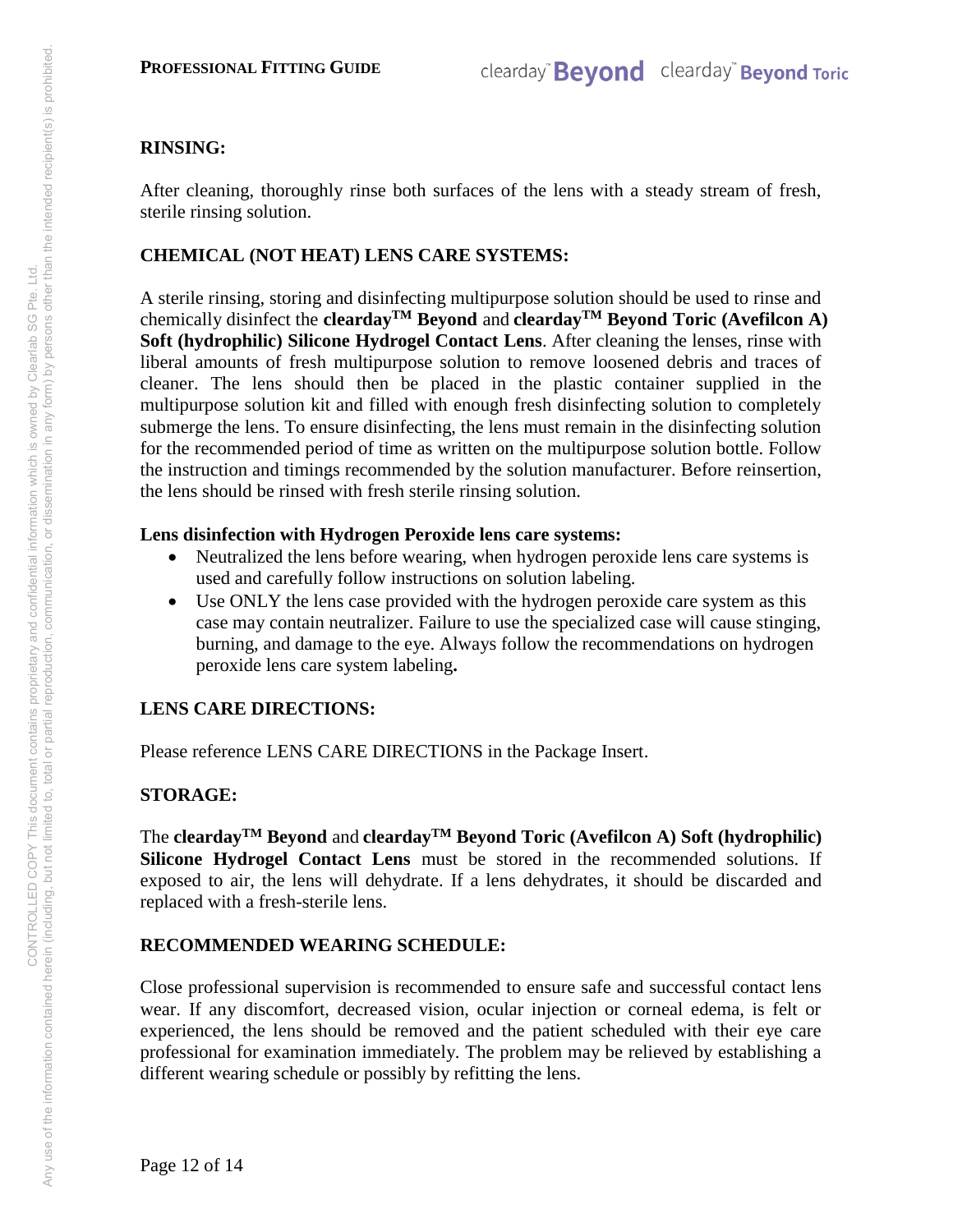#### **PROFESSIONAL FITTING GUIDE**

It may be advisable for patients who have never worn contact lenses previously to be given a wearing schedule that gradually increases wearing time over a few days. This is to allow more gradual adaptation of the ocular tissues to contact lens wear. It is important not to exceed the wearing schedule. Regular check ups, as determined by the eye care practitioner, are also extremely important. Normal daily wear of lenses assumes a minimum of 6 hours of non-lens wear everyday (i.e. for every 24 hours). The maximum suggested wearing schedule for the **cleardayTM Beyond** and **cleardayTM Beyond Toric (Avefilcon A) Soft (hydrophilic) Silicone Hydrogel Contact Lens** is suggested below.

| Δ                                |   |    |    |                     |
|----------------------------------|---|----|----|---------------------|
| <b>URS</b><br>$T$ $T$<br>м<br>HΙ | ◡ | ΙV | -- | All<br>Waking hours |

**STUDIES HAVE NOT BEEN COMPLETED TO SHOW THAT THE "cleardayTM Beyond** and **cleardayTM Beyond Toric (Avefilcon A) Soft (hydrophilic) Silicone Hydrogel Contact Lens" IS SAFE TO WEAR DURING SLEEP** 

## **FREQUENT/PLANNED REPLACEMENT:**

It is recommended that the **cleardayTM Beyond** and **cleardayTM Beyond Toric (Avefilcon A) Soft (hydrophilic) Silicone Hydrogel Contact Lens** be discarded and replaced with a new lens after 30 days. When removed between replacement periods lenses must be cleaned and disinfected prior to reinsertion, or be discarded and replaced with a fresh lens.

However, patients should adhere to the recommended replacement schedule given by their eye care professional based upon their individual needs and physiological conditions.

## **RECOMMENDED LENS CARE PRODUCTS:**

The eye care practitioner should recommend a care system that is appropriate for the **cleardayTM Beyond** and **cleardayTM Beyond Toric (Avefilcon A) Soft (hydrophilic) Silicone Hydrogel Contact Lens**. Each lens care product contains specific instructions for use and important safety information, which should be read and carefully followed.

#### **STORAGE CONDITIONS:**

Store lenses between 1°C to 45°C.

#### **EMERGENCIES:**

The patient should be informed that if any chemical of any kind (household products, gardening solutions, laboratory chemicals, etc) are splashed into the eyes, the patient should:

**FLUSH EYES IMMEDIATELY WITH TAP WATER AND IMMEDIATELY CONTACT YOUR EYE CARE PRACTITIONER OR VISIT A HOSPITAL EMERGENCY ROOM WITHOUT DELAY.** 

## **REPORTING OF ADVERSE REACTIONS:**

Page 13 of 14